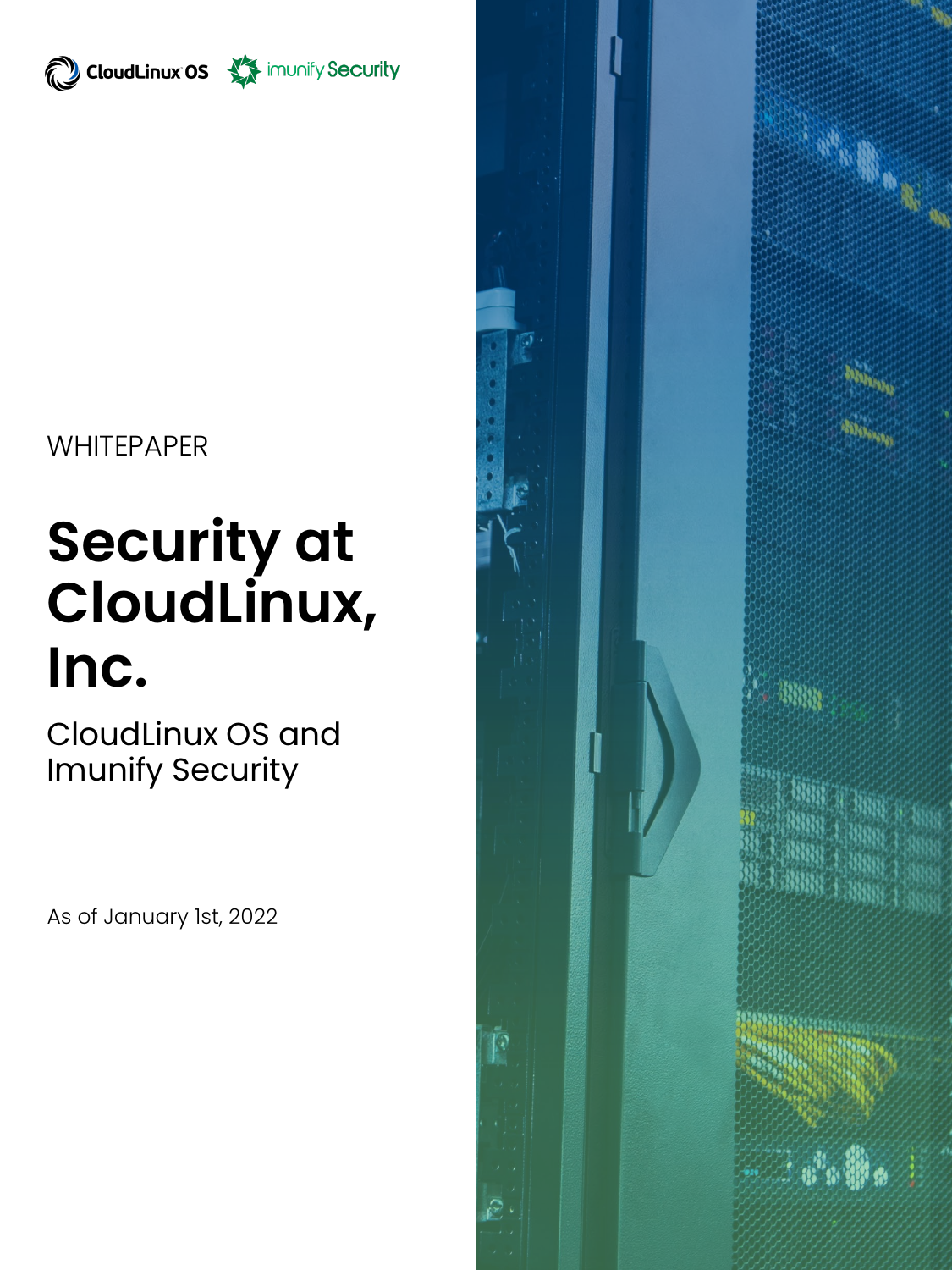# **Content**

| <b>Introduction</b>            | 3   |
|--------------------------------|-----|
| <b>Organizational Security</b> | 4   |
| Protecting customer data       | 9   |
| Architecture overview          | 11. |
| Conclusion                     | 12  |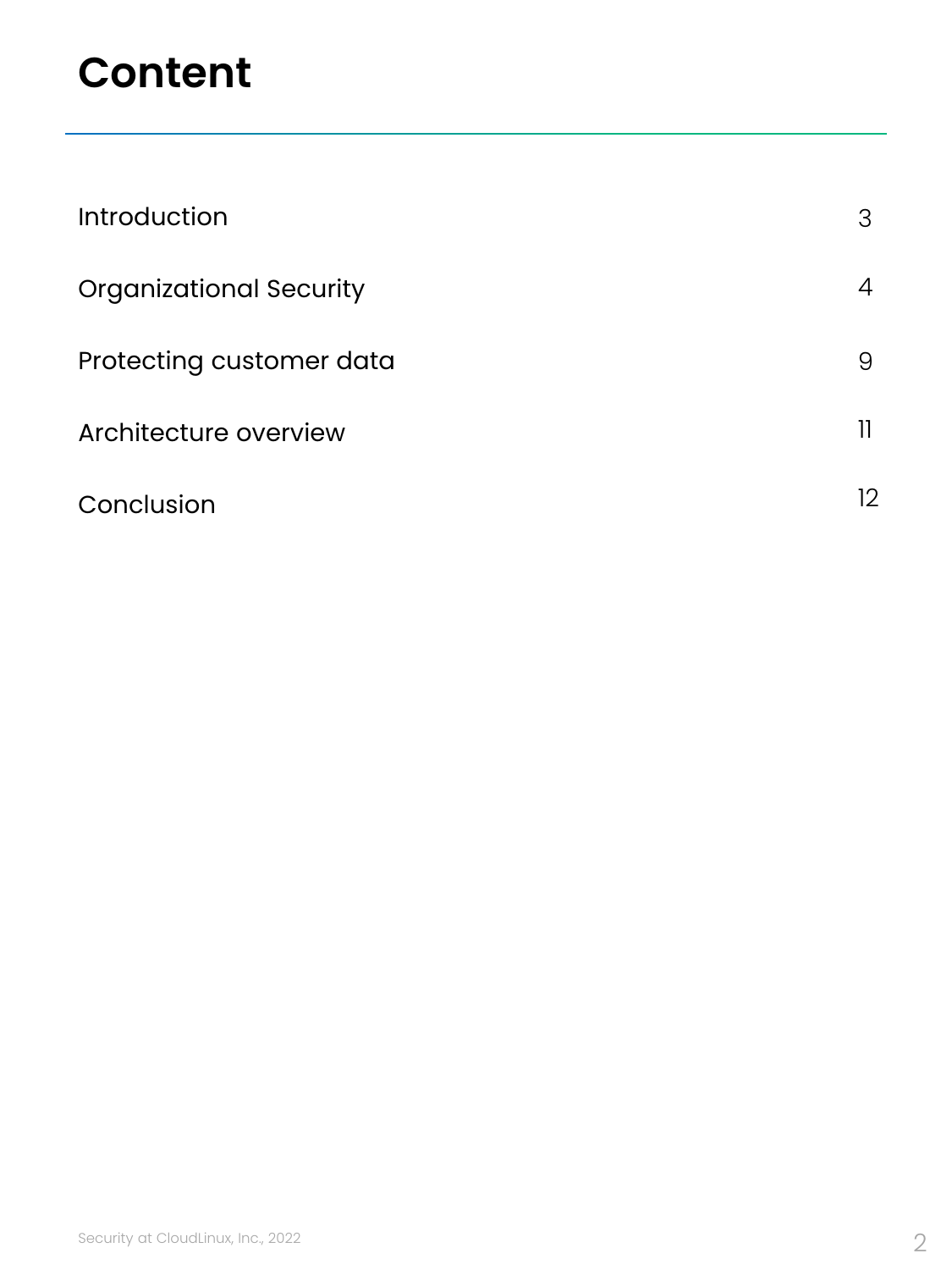# <span id="page-2-0"></span>**Introduction**

Since its founding in 2009, CloudLinux has become a leader in specialized hosting of OS providers. CloudLinux is on a mission to make Linux secure, stable, and profitable. We have spent more than 500 combined years working on Linux, and are changing how hosting companies and data centers use this technology we love by bringing it to millions of their customers. With more than 500,000 product installations and 4,000 customers, CloudLinux combines in-depth technical knowledge of hosting, kernel development, and open source with unique client care expertise.

CloudLinux OS product family now includes CloudLinux OS Shared, CloudLinux OS Shared Pro and CloudLinux Solo. Each product caters the needs of the customers from small VPS owners to hosting companies.

CloudLinux expanded to include Imunify360, Linux server malware protection. Imunify Security is a set of security solutions tailored to hosting providers and VPS owners. The goal of Imunify Security is to keep servers protected from different malicious attacks, bad bots, malware and many more. Imunify360, a flagman of Imunify Security, is a combination of antivirus, Firewall, WAF, PHP Security Layer, Patch Management, Domain Reputation with easy UI and advanced automation.

CloudLinux Inc. solutions - Imunify360 & CloudLinux OS - now address the needs of WordPress, Shared, Dedicated, VPS hosting by offering optimization & security of the server.

In this document, we aim to explain our high-level system architecture and our approach to security.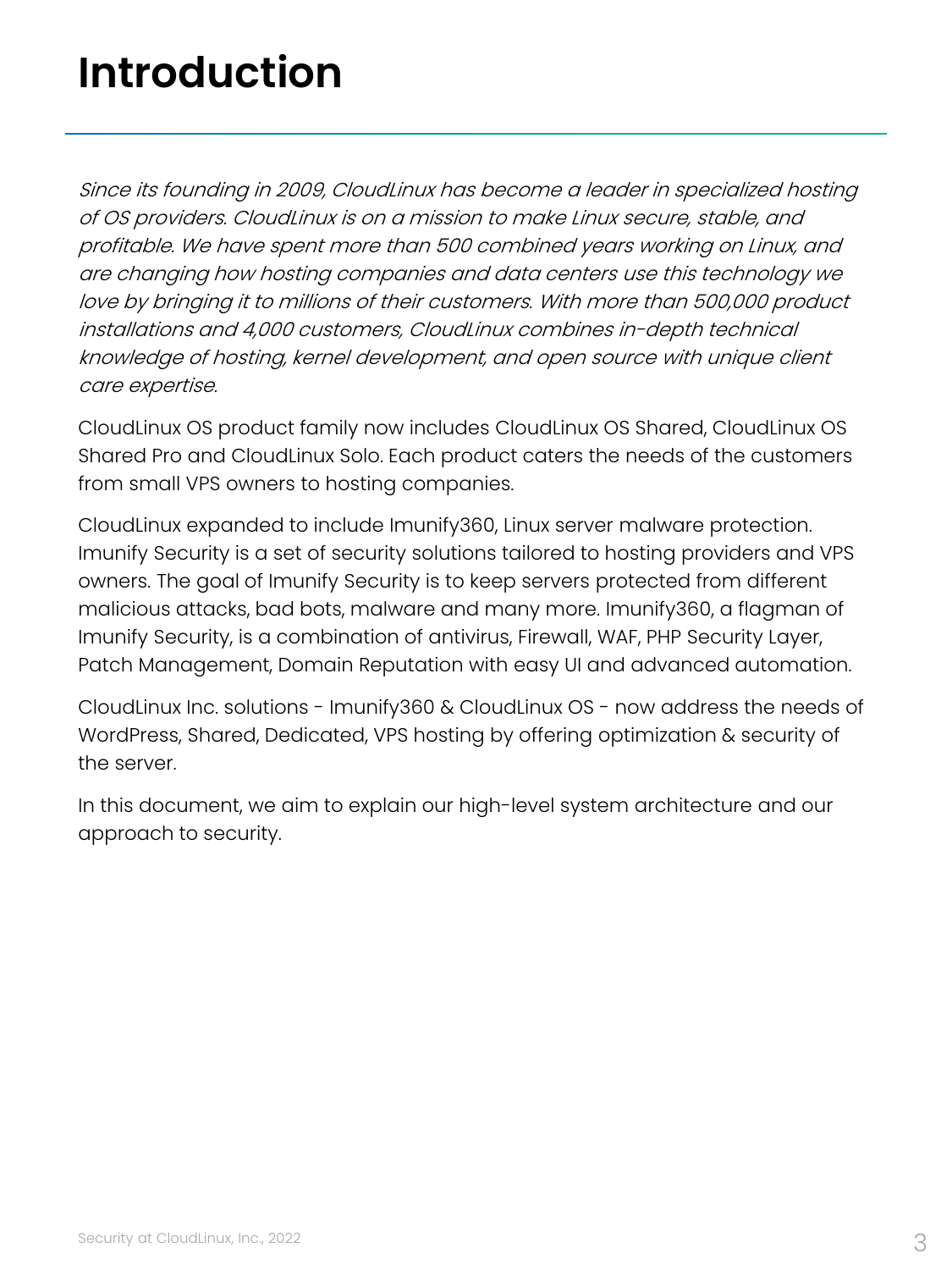# <span id="page-3-0"></span>**Organizational security**

# **Security policies and training**

CloudLinux's employee security practices apply to full- and part-time employees and contractors who have access to CloudLinux's internal systems. Before gaining access to internal systems, all employees must pass background checks, pass and sign-off onboarding information security awareness training and sign a contract with Non-Disclosure agreement. All employees are required to complete privacy and security training annually. The training covers a wide range of privacy and security topics, including acceptable data use, phishing and social engineering, use of company-owned and personal devices, best practices to prevent malware, requirements around physical security, and incident reporting. Upon termination of work at CloudLinux, a former employee's access to CloudLinux systems is removed immediately by the IT department using a standardized procedure, including disabling all accounts.

### **CloudLinux's security program and team**

CloudLinux employs a team of security professionals—comprising in-house employees—who oversee and run CloudLinux's security program. This team supports the three pillars of our security program through a variety of initiatives and best practices:

#### • Product security

- o Train developers on secure application development practices and other best security practices
- o Provide design and code reviews for detection of possible security flaws

#### • Infrastructure and operations security

- o Manage firewalls, website certificates, and other pieces of security infrastructure
- o Gather security-relevant logs and maintain tools for log analysis
- o Provide a platform for secure deployment, monitoring, and patching of CloudLinux's production services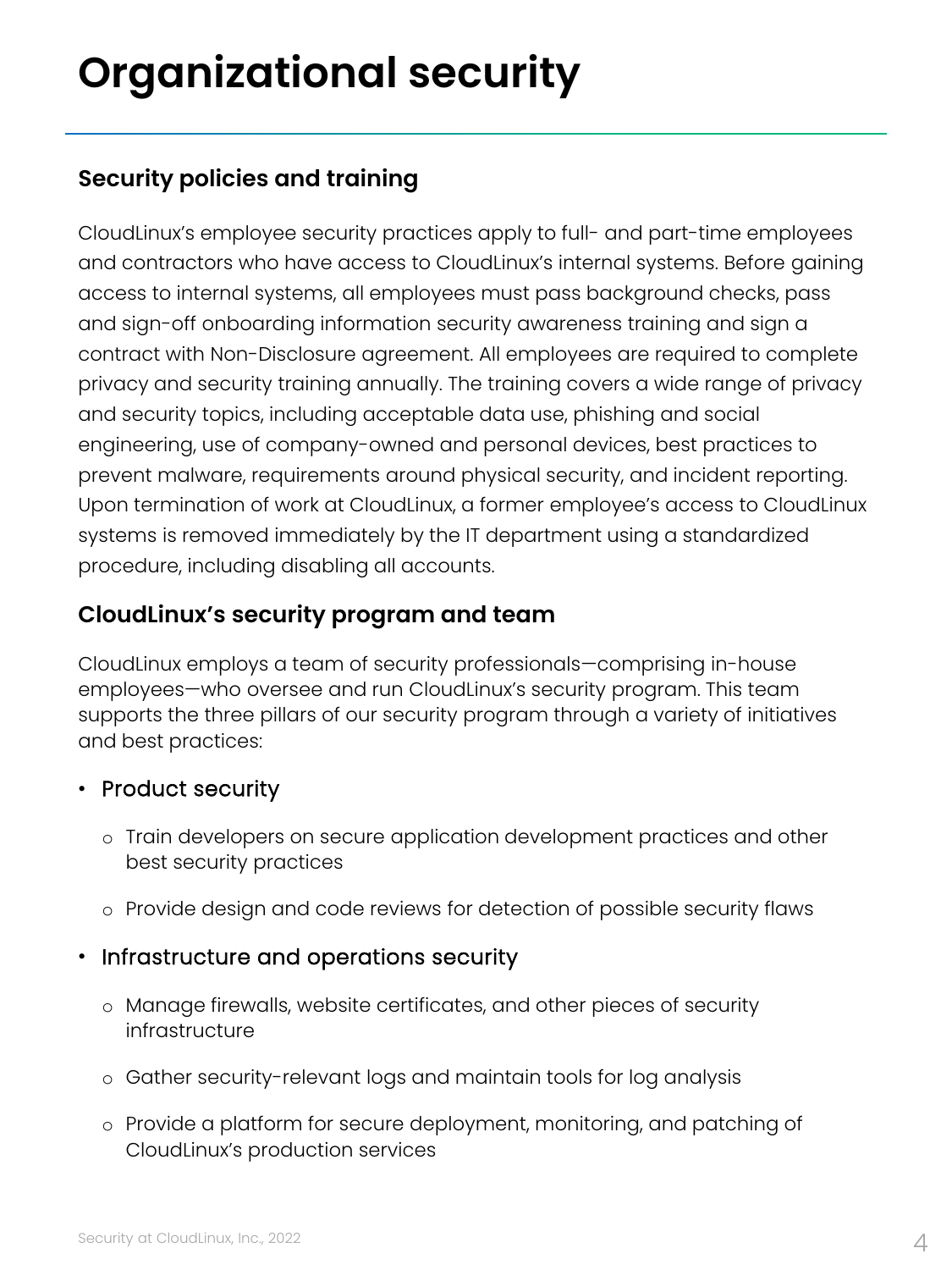# **Organizational security**

- o Manage endpoint-device-protection tools and services
- o Coordinate external penetration testing
- o Conduct ongoing vulnerability assessments
- o Respond to security incidents

#### • Compliance and risk management

- o Coordinate audits and maintain security certifications
- o Develop and maintain CloudLinux's information security management system
- o Respond to customer inquiries
- o Review and qualify vendor security posture
- o Coordinate BCP/DRP activities
- o Manage privacy program

# **Penetration testing**

Customers wishing to conduct their own penetration tests of CloudLinux's applications may request to do so and should contact their CloudLinux account representative. A third party is engaged quarterly to conduct an external network penetration test. The findings from the third-party security assessments are reviewed by the Security team, categorized by their severity, and tracked to resolution.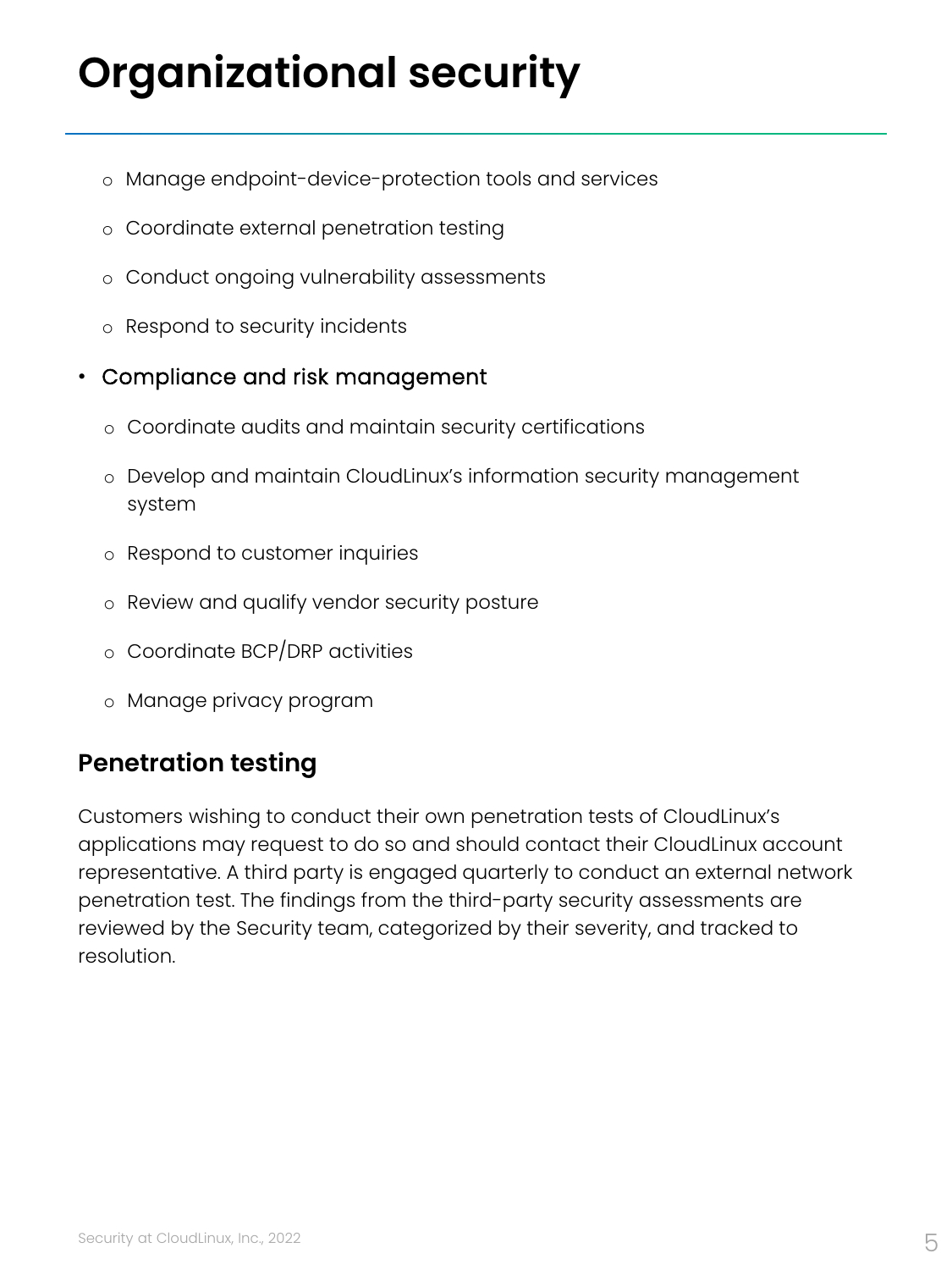# **Organizational security**

# **Vulnerability assessment**

CloudLinux's Security team performs vulnerability assessments of CloudLinux services as follows:

- Services before deployment to production are verified with a software composition analysis (SCA) service.
- Infrastructure is scanned continuously using the following security tools, such as Nessus.
- Public-facing web services are scanned continuously by web-application scanners.
- Post-release vulnerability assessments are performed by various vulnerabilitymanagement solutions.

### **Patch management**

CloudLinux regularly applies security patches to service infrastructure. The IT team subscribes to regular feeds and channels dedicated to notifications of critical updates for the asset types used at CloudLinux. Critical patches are applied as soon as reasonably possible according to CloudLinux's Patch Management Policy.

# **Security monitoring**

CloudLinux uses a set of instruments and processes for the detection of malicious, suspicious, or otherwise illegitimate actions within its own infrastructure, services, and applications. The company logs and retains administrative access, use of privileged accounts, and system calls on service critical servers in CloudLinux environments. Analysis of these logs is automated when practical to detect potential issues and alert responsible personnel. Access to audit logs is restricted to the limited number of personnel who require this access to conduct their duties.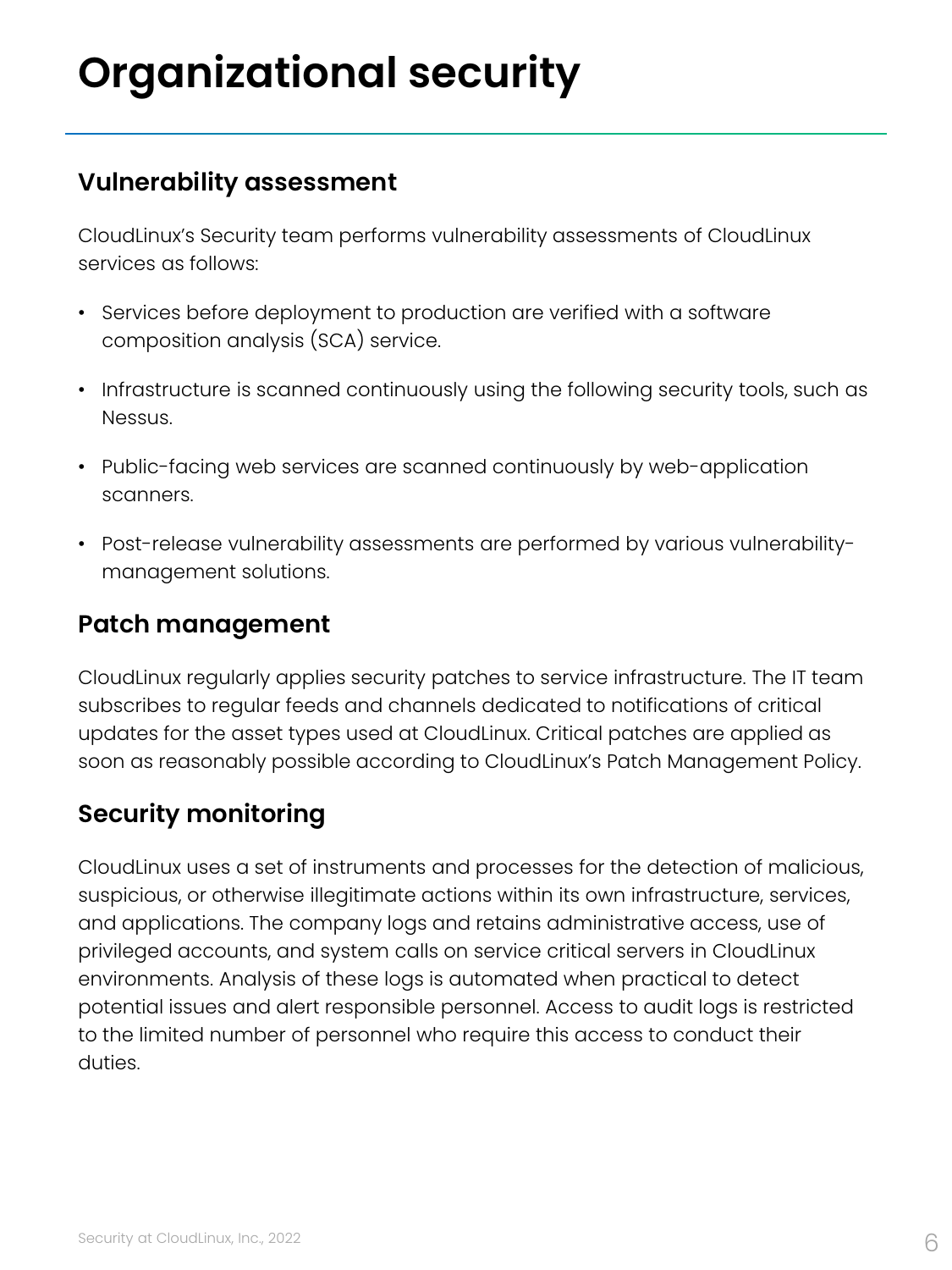# **Incident management**

CloudLinux executes procedures for incident management that minimize downtime, service degradation, and security risks to customers and internal users. Security events are identified and communicated to CloudLinux's Security team through established channels. The Security team then defines the type of event, establishes its severity, and responds to it according to the approved service-level agreements (SLAs) based on industry best practices. Security events that may impact privacy are subject to additional analysis and response by CloudLinux's Compliance team.

### **Secure software development**

CloudLinux's engineering teams use industry-leading managed services for roles and access policies, account management, certificate management, encryption and key management, secrets management, security logs collection and monitoring, firewalls, and network access lists. All code is checked in a version control system. Code changes undergo peer review and automatic integration testing. CloudLinux applications, libraries, and other development artifacts are automatically scanned for known vulnerabilities, and fixes are applied promptly. Every development team has a regular cadence of security check-ins with the Security team and Infrastructure team, which is responsible for providing an optimal infrastructure toolkit to help engineers focus on product development. CloudLinux's services are designed, developed, deployed, and tested against known security vulnerabilities, including those listed by the Open Web Application Security Project (OWASP). Guidelines for secure development and testing are maintained and communicated to all engineers.

# **Disaster recovery**

CloudLinux uses services deployed by its cloud hosting providers to distribute production operations across multiple availability zones located worldwide (Chicago and Miami in the United States, Germany and Poland in the European Union area). CloudLinux has a Disaster Recovery Plan (DRP) to guide teams to recover after disruptions caused by unexpected events in compute capacity, applications, infrastructure, or data. The DRP is maintained by dedicated teams at CloudLinux and is reviewed and tested annually.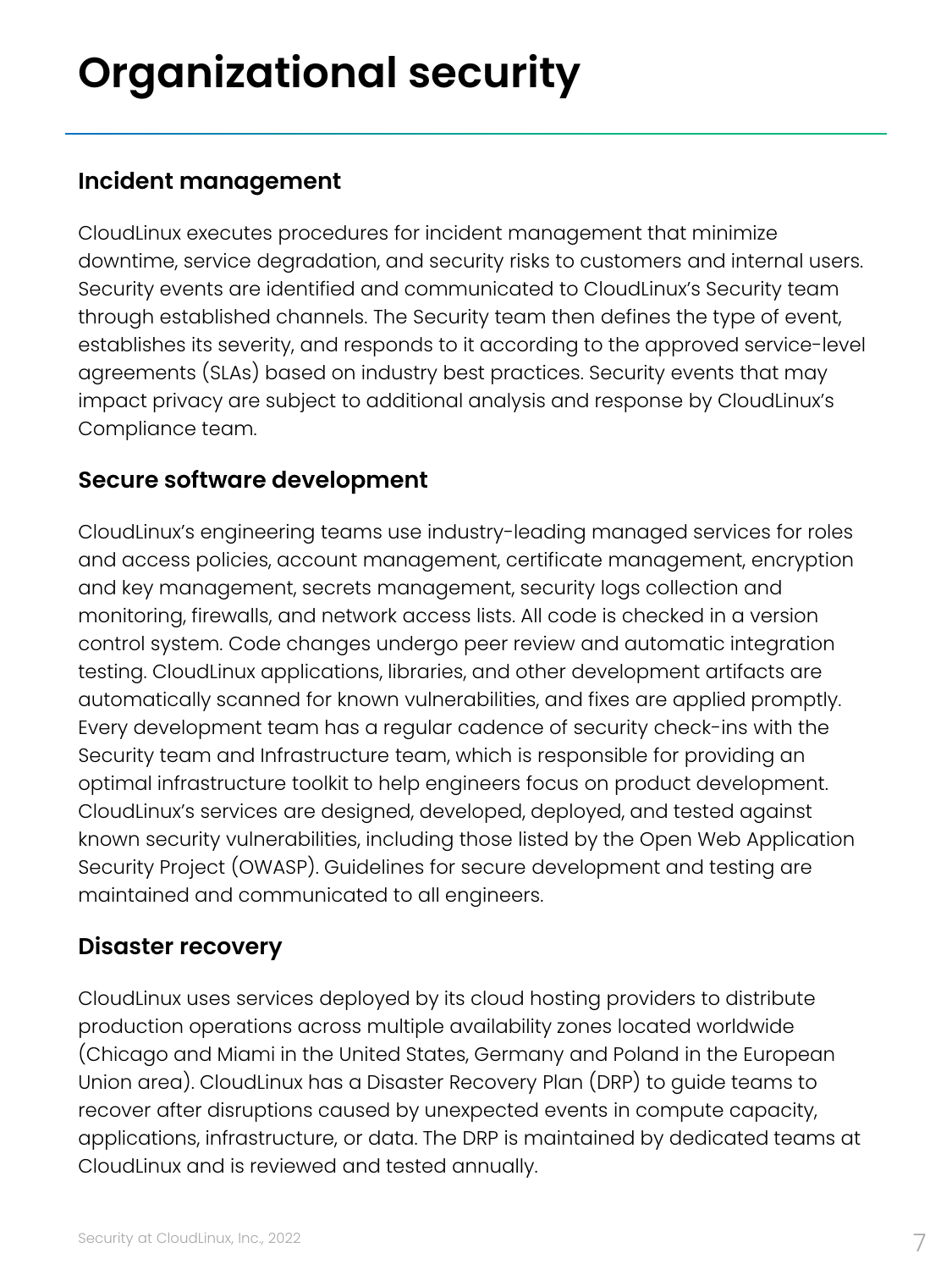# **Third-party vendors**

CloudLinux relies on a number of third-party vendors for specific services and functions, such as hosting our servers, email communication, customer support services, and analytics. Prior to using a third-party vendor, CloudLinux executes a due diligence program and evaluates the vendor's security posture. CloudLinux validates that personal information is removed from third-party systems after there is no longer any legal basis for its storage. Selected third parties are subject to continuous monitoring by a vendor-risk-management service.

### **Business model**

CloudLinux does not sell or rent users' personal data or share personal data with third parties to enable them to deliver advertisements. CloudLinux only makes money by offering a paid product to consumers and businesses.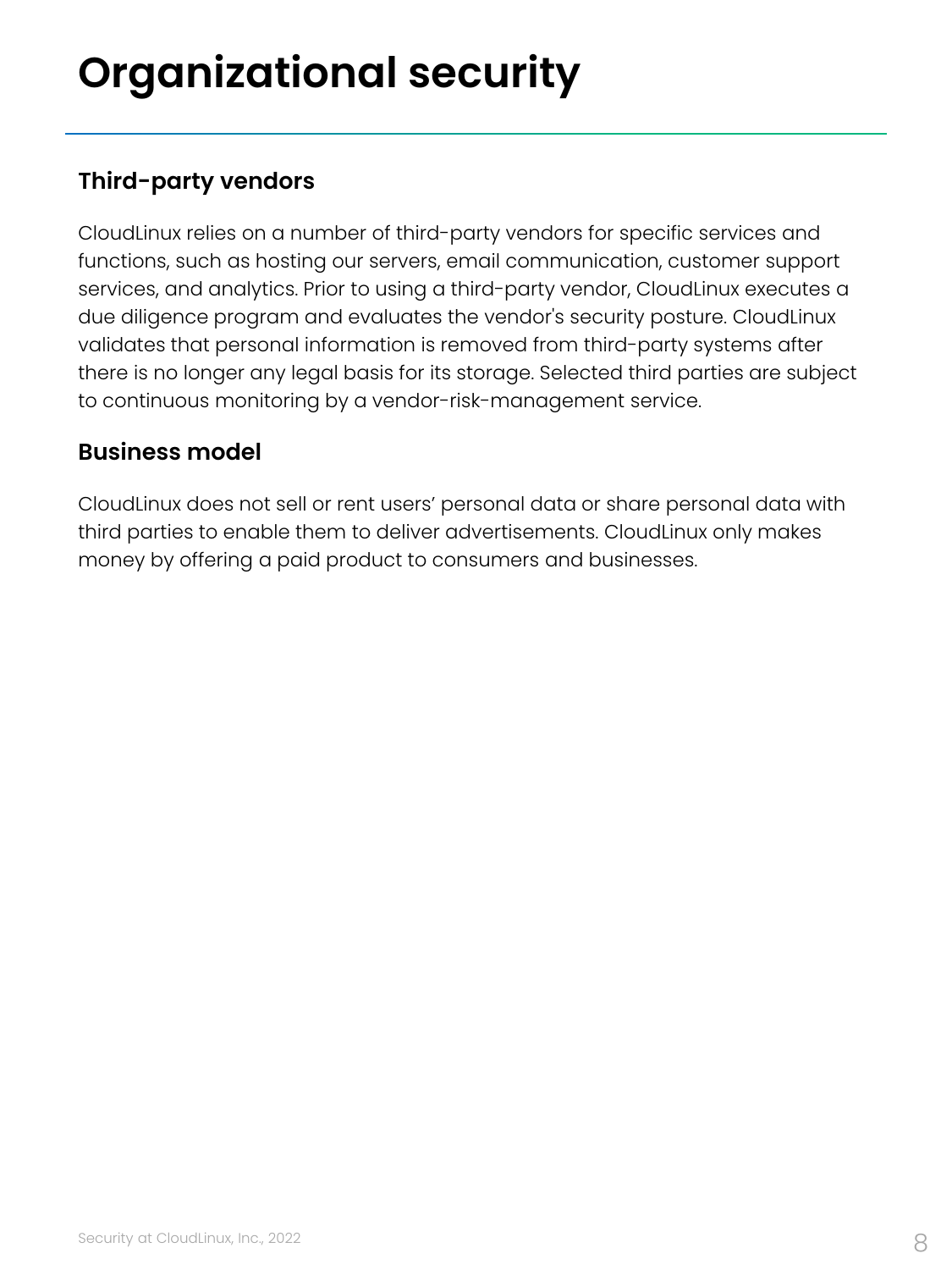# <span id="page-8-0"></span>**Protecting customer data**

### **Authorizing employee access**

Access to all CloudLinux internal systems requires employees to authenticate via a single-sign-on system with mandatory multi-factor authentication. CloudLinux adheres to the principle of least privilege. Requests to access internal systems are documented, reviewed, and approved by the respective managers and service owners. CloudLinux management systematically reviews employees' access to the systems that hold or process customer data and revokes access if access is no longer needed to perform specific work tasks.

### **Endpoint protection**

All CloudLinux workstations are required to run endpoint-management software that enforces secure configurations, password rules, and encryption. It also facilitates a lock-when-idle function and allows for control to be taken remotely if a device is compromised or lost. Employee workstations run monitoring agents from an industry-leading vendor BitDefender to detect possible malware and suspicious behaviors. CloudLinux's Security team collects device logs and monitors workstation alerts.

### **Legal compliance**

CloudLinux complies with the EU General Data Protection Regulation (GDPR) for the collection, use, and retention of personal information. For more detail, see CloudLinux's Privacy Policy available at our websites. CloudLinux employs a dedicated Compliance Officer with extensive expertise in data privacy and security. This professional reviews CloudLinux product offerings and processes for compliance with applicable legal and regulatory requirements.

### **Customer data privacy**

CloudLinux respects the privacy of user data, as specified in CloudLinux's Privacy Policy. Committed to the GDPR principles, CloudLinux never collects personal data without a lawful basis, limits the amount of collected and processed data, and deletes the data when it is no longer needed for the services outlined in CloudLinux's Privacy Policy (e.g., to provide and improve our services). Users can request a list of their personal data used in our services.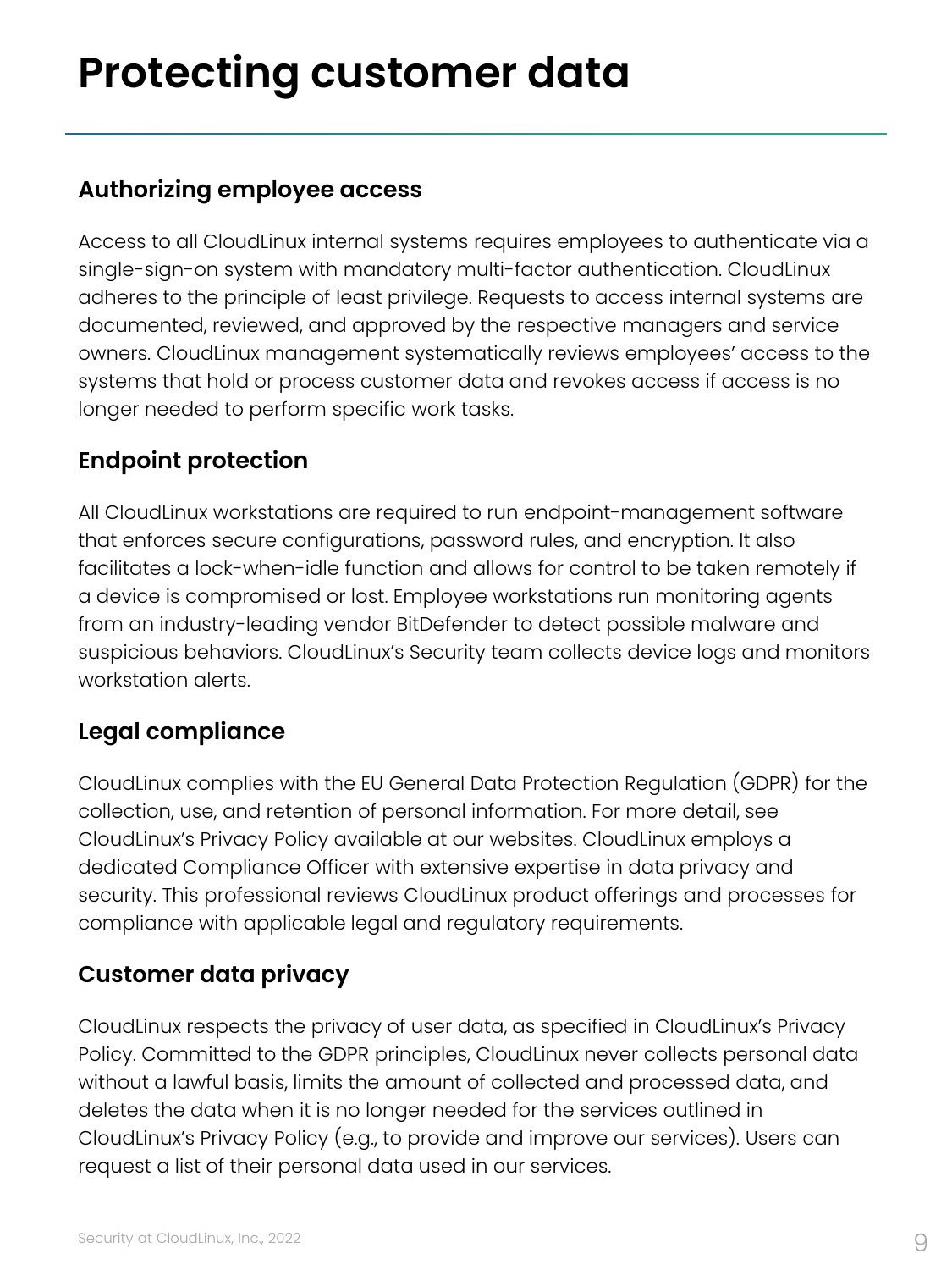# **Protecting customer data**

CloudLinux users can remove their personal data from CloudLinux's systems at any time by logging into their account, accessing the Settings page, and then deleting their account. Enterprise customers can contact their account representative for deletion. CloudLinux has a set of policies and technical controls that prevent employees from accessing customer data that is stored or processed by CloudLinux systems. Access to production systems is restricted to dedicated engineers who develop these systems and ensure their reliability and uptime. Production systems that work with user data are deployed in a separate infrastructure isolated from all other CloudLinux systems. Where appropriate, CloudLinux uses private keys and restricts network access to particular employees.

#### **Processed and stored data**

Information that users save in CloudLinux is stored by CloudLinux so users can access it again when desired. Information is stored until it is deleted by the user through CloudLinux. CloudLinux services access only that type of information that is necessary for provision of the rendered services.

### **Data retention and disposal**

Customer data is deleted immediately from production services upon user deletion. CloudLinux deletes user's information from backups in 60 days after its removal from servers. CloudLinux's hosting service provider is responsible for ensuring that the removal of data from disks is performed in a responsible manner before they are repurposed.

### **Account deletion**

Customers have the ability to end their CloudLinux subscription at any time. As in accordance with the Privacy Policy, the user's personal data is deleted from the internal and external services when the customer deletes their account. CloudLinux may maintain the user's personal data for as long as reasonably necessary for legitimate business interests, including tax and audit purposes, and to comply with legal obligations.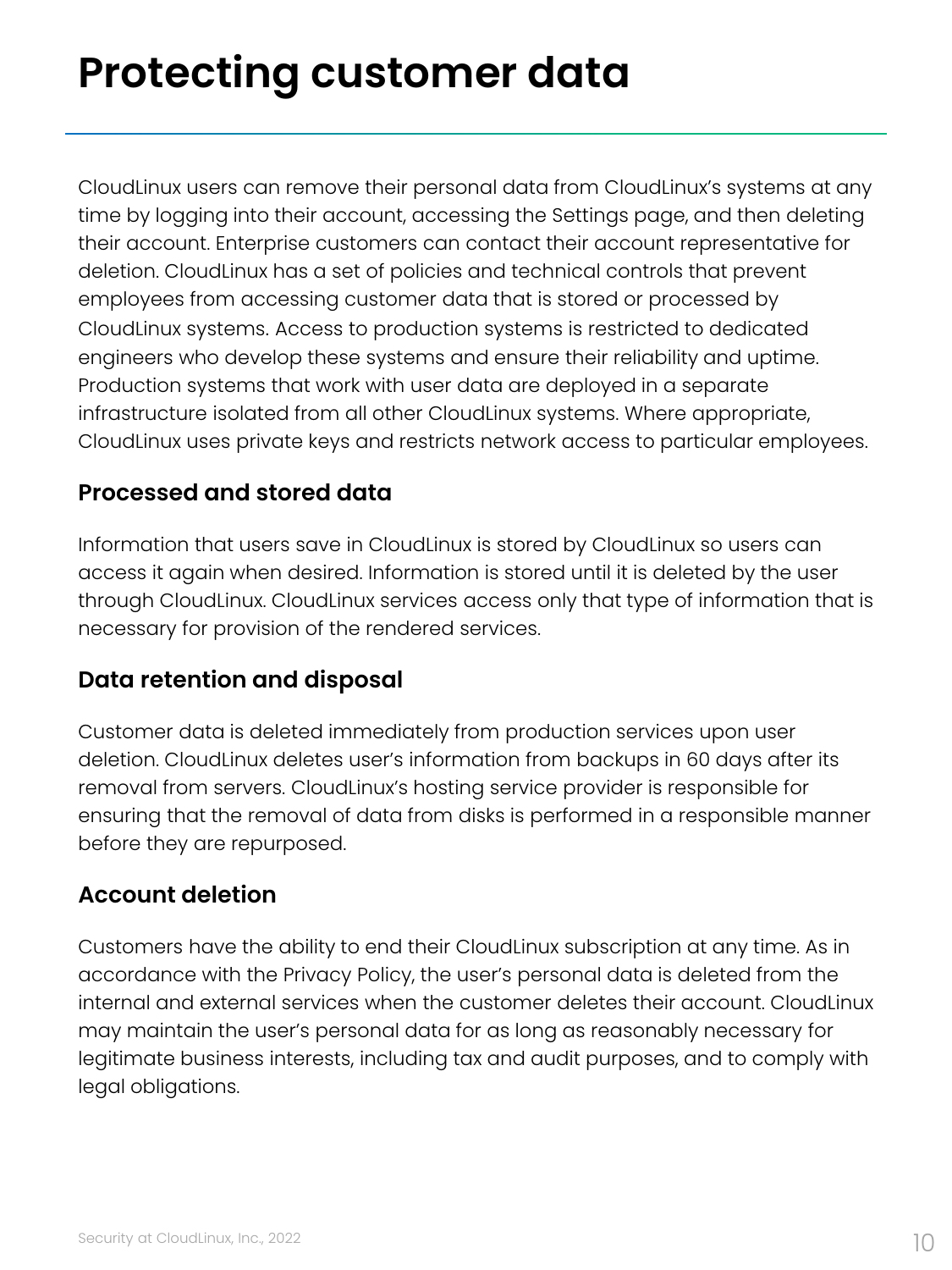# <span id="page-10-0"></span>**Architecture overview**

In this section, we'll explain how user data is transferred, stored, and processed securely by CloudLinux infrastructure in the cloud.

### **Core infrastructure**

All CloudLinux server-side infrastructure is hosted in industry-leading secure data centers: Hivelocity located in Tampa, Florida and Hetzner located in Germany in the European Union area. The research and development infrastructure is located in Atman datacenter, Poland, European Union area. All components that process user data operate in CloudLinux's private network inside our secure cloud platform.

#### **Data encryption and isolation**

Data is encrypted in transit and at rest:

- Connections between clients and the back-end CloudLinux infrastructure are protected by up-to-date encryption protocols, including TLS 1.2.
- CloudLinux customer data is encrypted at rest using LUKS aes-xts-plain64 encryption.
- Passwords are stored in encrypted databases with applied bcrypt hashing.

Each CloudLinux user's data is segregated logically from other users' data. A user must be logged in to their CloudLinux account—and any client request must be authenticated and authorized—in order for the user to access their data.